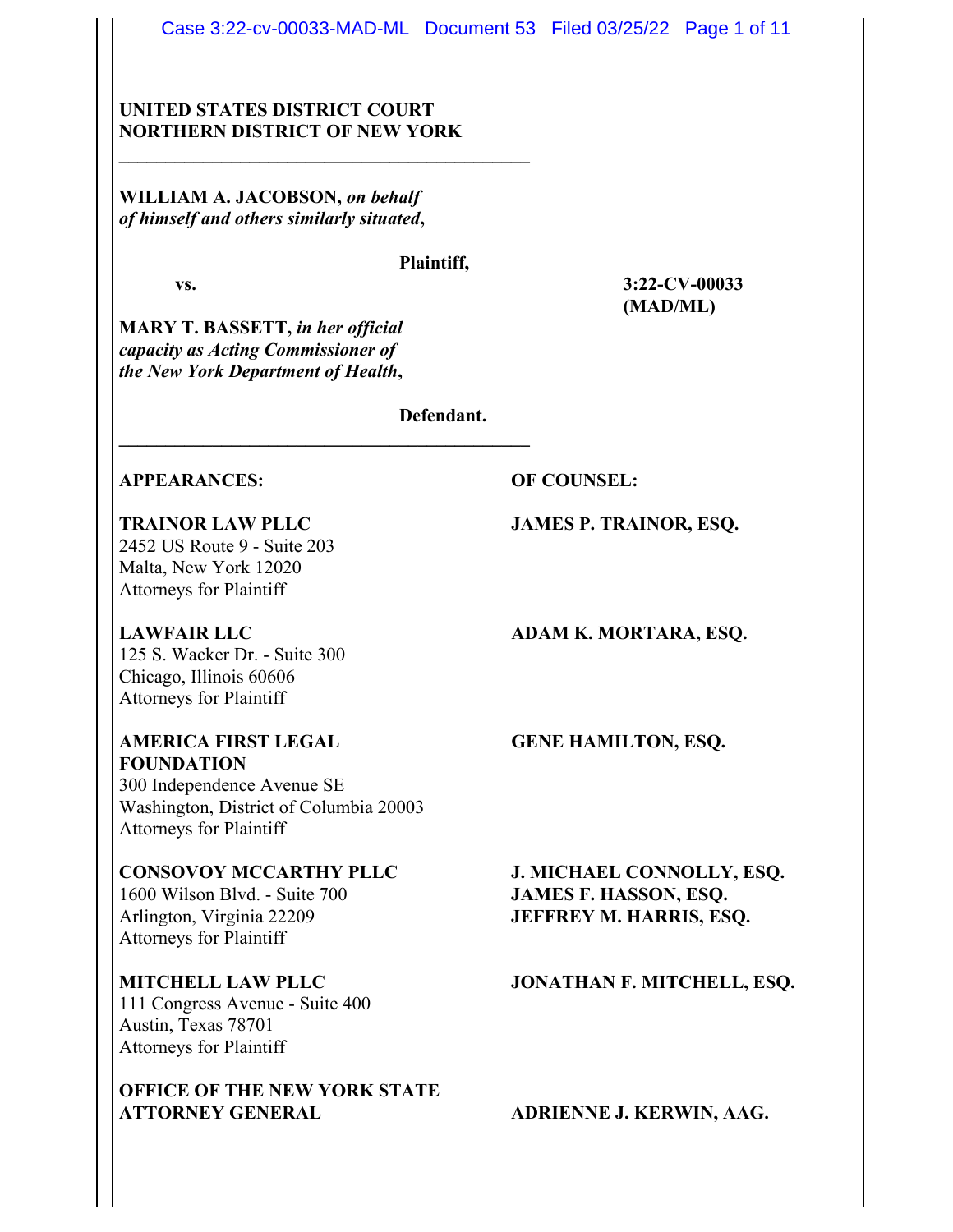The Capitol Albany, New York 12224 Attorneys for Defendant

**Mae A. D'Agostino, U.S. District Judge:**

### **MEMORANDUM-DECISION AND ORDER**

#### **I. INTRODUCTION**

Plaintiff William A. Jacobson commenced this action on January 16, 2022, against Defendant Mary T. Bassett, in her official capacity as Acting Commissioner of the New York Department of Health ("DOH"), alleging equal protection claims under the Fourteenth Amendment, Title VI of the Civil Rights Act of 1964, and Section 1557 of the Affordable Care Act. *See* Dkt. No. 1. Currently before the Court is Plaintiff's motions for a preliminary injunction, *see* Dkt. No. 34, and to certify a class, *see* Dkt. No. 33, and Defendant's cross motion to dismiss the complaint, *see* Dkt. No. 42. For the reasons that follow, this Court concludes that it lacks subject matter jurisdiction over this action and Defendant's cross motion to dismiss the complaint under Rule 12(b)(1) of the Federal Rules of Civil Procedure is granted.

# **II. BACKGROUND**

According to Plaintiff's complaint, on December 27, 2021, the DOH issued a memorandum to health-care providers and health-care facilities entitled "COVID-19 Oral Antiviral Treatments Authorized and Severe Shortage of Oral Antiviral and Monoclonal Antibody Treatment Products." Dkt. No. 1 at ¶ 5; *see also* Dkt. No. 1-1. The stated purpose of this memo was to make health-care providers and facilities "aware of information about available COVID-19 outpatient therapeutics, including newly authorized oral antiviral treatments." Dkt. No. 1-1 at 1. The memo provides that a patient is authorized for oral antiviral treatment when they have met all the following criteria: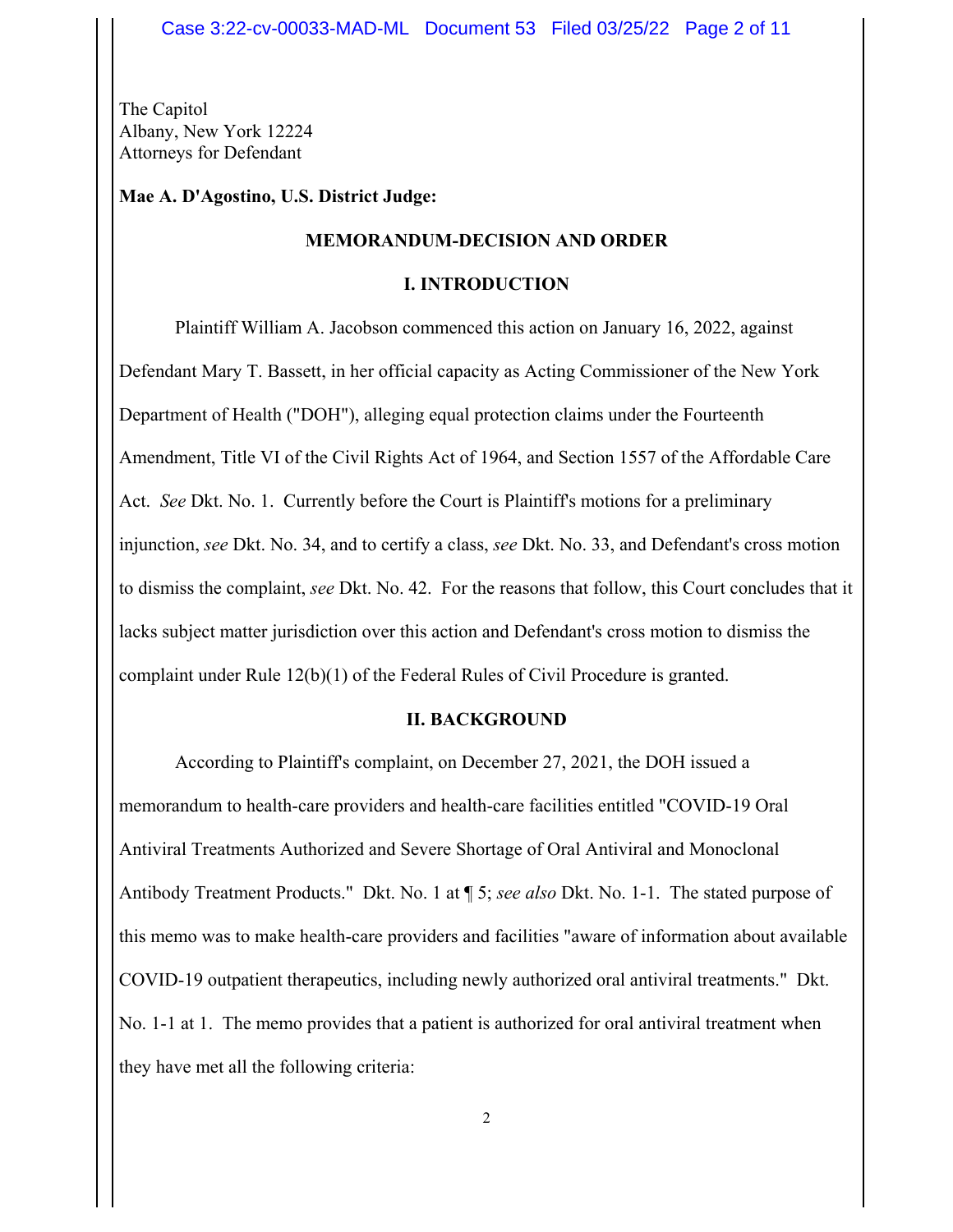• Age 12 years and older weighing at least 40 kg (88 pounds) for Paxlovid, or 18 years and older for molnupiravir

• Test positive for SARS-CoV-2 on a nucleic acid amplification test or antigen test; results from an FDA-authorized home-test kit should be validated through video or photo but, if not possible, patient attestation is adequate

• Have mild to moderate COVID-19 symptoms o Patient cannot be hospitalized due to severe or critical COVID-19

• Able to start treatment within 5 days of symptom onset

• Have a medical condition or other factors that increase their risk for severe illness.

> o *Non-white race or Hispanic/Latino ethnicity should be considered a risk factor, as longstanding systemic health and social inequities have contributed to an increased risk of severe illness and death from COVID-19*

*Id.* at 2 (emphasis added). The memo instructs health-care providers and facilities to "adhere to [DOH's] guidance on prioritization of high-risk patients for anti-SARS-CoV-2 therapies during this time of severe resource limitations." *Id.* at 1.

Two days later, on December 29, 2021, DOH issued a memorandum entitled

"Prioritization of Anti-SARS-CoV-2 Monoclonal Antibodies and Oral Antivirals for the Treatment of COVID-19 During Times of Resource Limitations." Dkt. No. 1-2 at 1. That memorandum provided that, "[i]n times of limited supplies of monoclonal antibodies (mAbs) and oral antivirals (OAVs), providers should prioritize patients eligible for treatment based on their level of risk for progressing to severe COVID-19" and "the most efficacious products should be prioritized for patients with the highest risk for hospitalization and death." *Id.* The memorandum instructs readers to assign patients to a risk group within a tiered table based on certain factors, including the patients age, the presence of risk factors, and vaccination status. *See id.* at 2. The memorandum then recommends prioritization, where necessary, within those risk groups based on similar considerations, including the number of a patient's risk factors. *See id.* Finally, the memorandum provides that "[n]on-white race or Hispanic/Latino ethnicity should be considered a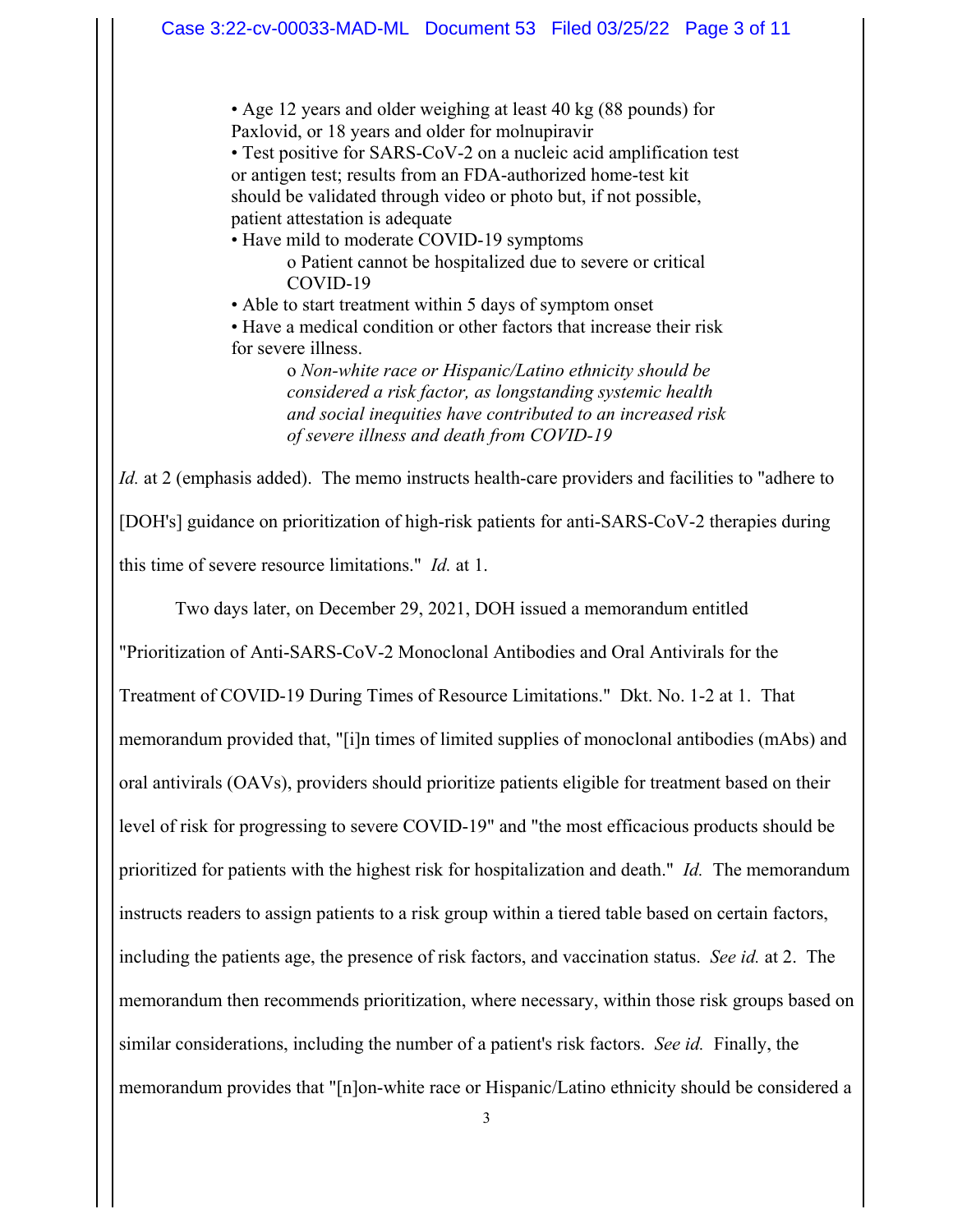risk factor, as longstanding systemic health and social inequities have contributed to an increased risk of severe illness and death from COVID-19." *Id.* at 3.

The complaint asserts that the DOH's December 27, 2021 and December 29, 2021 memoranda (hereinafter, the "Guidance") "create[] a racial hierarchy in the distribution of life-saving COVID-19 medication" where "[n]on-white and Hispanic/Latino individuals who test positive for COVID-19 automatically qualify for oral antiviral treatments, while an identically situated non-Hispanic/Latino white individual is ineligible unless he demonstrates a 'medical condition' or 'risk factor' that increases his risk for severe illness from COVID-19." Dkt. No. 1 at ¶ 9. Plaintiff, a law professor at Cornell University who "does not qualify under the Guidance as '[n]on-white race or Hispanic/Latino ethnicity,'" seeks to bring this action on behalf of a class consisting of all "individuals in New York State who do not qualify under the [Guidance] as '[n]on-white race or Hispanic/Latino ethnicity.'" *Id.* at ¶ 13. Plaintiff requests a permanent injunction enjoining Defendant from implementing and enforcing the race-related risk factor policy in the Guidance for any program or health care provider that receives federal funds. *See id.* at ¶¶ 22, 26, 30, 32(c).

Plaintiff now argues that his motion for a preliminary injunction should be granted because he is likely to prevail on the merits of each of his claims, he has suffered irreparable harm as a result of the Guidance, and the balance of harms and the public interest weigh in favor of injunctive relief. *See* Dkt. No. 34-1. Plaintiff also argues that his motion for class certification should be granted because the proposed class satisfies the requirements of Rule  $23(a)$  and  $(b)(2)$ of the Federal Rules of Civil Procedure. *See* Dkt. No. 33-1. Defendant opposes both motions. *See* Dkt. Nos. 42, 43. Defendant also cross-moves to dismiss the complaint under Rule 12(b)(1) of the Federal Rules of Civil Procedure for lack of subject matter jurisdiction, and under Rule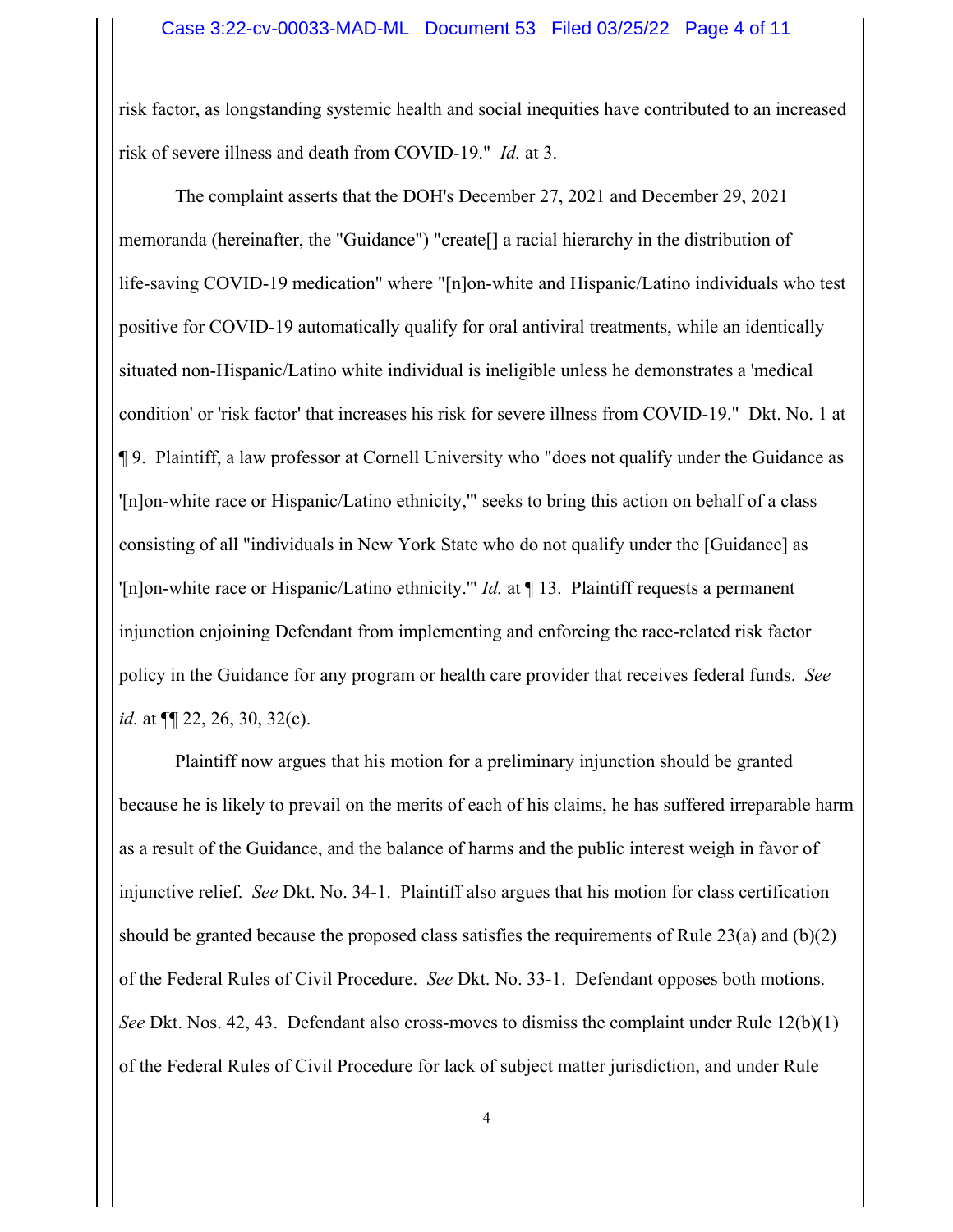12(b)(6) for failure to state a claim. *See* Dkt. No. 42. Plaintiff opposes the cross motion. *See* Dkt. No. 47.

### **III. DISCUSSION**

# **A.** Defendant's Cross Motion to Dismiss<sup>1</sup>

#### *1. Standard of Review*

When a party moves to dismiss a claim pursuant to Federal Rule of Civil Procedure 12(b)(1), "the movant is deemed to be challenging the factual basis for the court's subject matter jurisdiction." *Cedars-Sinai Med. Ctr. v. Watkins*, 11 F.3d 1573, 1583 (Fed. Cir. 1993) (citations omitted). For the purposes of such a motion, "general factual allegations of injury resulting from the defendant's conduct may suffice, for on a motion to dismiss we 'presum[e] that general allegations embrace those specific facts that are necessary to support the claim.'" *Lujan v. Defenders of Wildlife*, 504 U.S. 555, 561 (1992) (quotation omitted). However, "the allegations in the complaint are not controlling, and only uncontroverted factual allegations are accepted as true." *Id.* (citations omitted). Both parties are permitted to use affidavits and other pleading materials to support and oppose the motion to dismiss for lack of subject matter jurisdiction. *See Makarova v. United States*, 201 F.3d 110, 113 (2d Cir. 2000) (citation omitted). "Furthermore, 'jurisdiction must be shown affirmatively, and that showing is not made by drawing from the pleadings inferences favorable to the party asserting it.'" *Gunst v. Seaga*, No. 05-CV-2626, 2007 WL 1032265, \*2 (S.D.N.Y. Mar. 30, 2007) (quoting *Shipping Fin. Servs. Corp. v. Drakos*, 140 F.3d 129, 131 (2d Cir. 1998)); *see also State Employees Bargaining Agent Coal. v. Rowland*, 494

<sup>&</sup>lt;sup>1</sup> The Court addresses Defendant's cross motion to dismiss under Rule  $12(b)(1)$  first because, if the Court lacks subject matter jurisdiction over this action, it cannot reach the merits of the case. *See Sinochem Intern. Co. Ltd. v. Malaysia Intern. Ship. Corp.*, 549 U.S. 422, 430-31 (2007).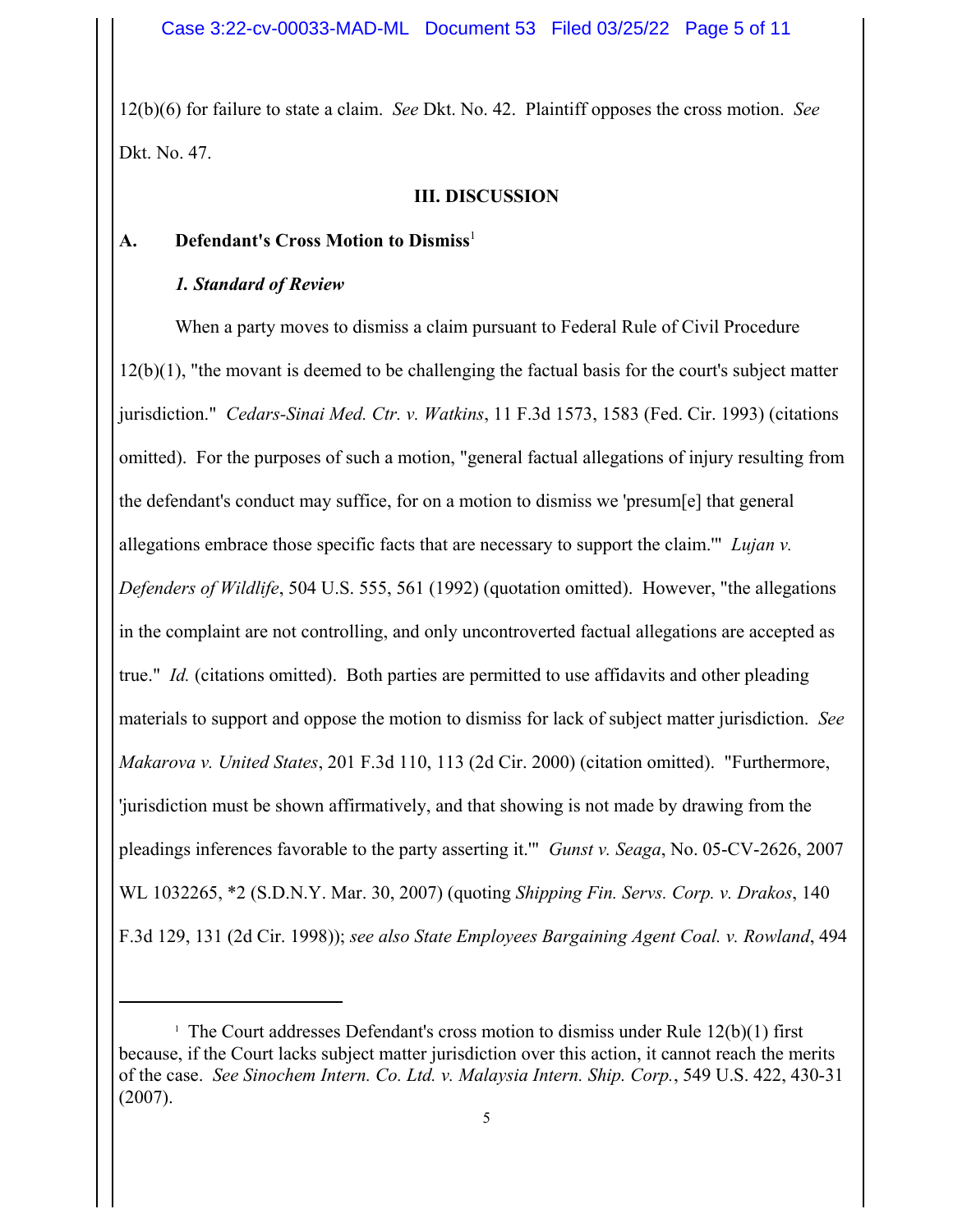F.3d 71, 77 n.4 (2d Cir. 2007) (holding that, in a motion to dismiss for lack of subject matter jurisdiction, a court "may resolve disputed factual issues by reference to evidence outside the pleadings, including affidavits").

# *2. Subject Matter Jurisdiction - Standing*

"It is axiomatic that federal courts are courts of limited jurisdiction and may not decide cases over which they lack subject matter jurisdiction," *Lyndonville Sav. Bank & Tr. v. Lussier*, 211 F.3d 697, 700 (2d Cir. 2000), and "standing 'is perhaps the most important of the jurisdictional doctrines.'" *FW/PBS, Inc. v. City of Dallas*, 493 U.S. 215, 231 (1990) (quotation omitted). If a court does not have subject matter jurisdiction, the action must be dismissed. Fed. R. Civ. P. 12(h)(3); *Cave v. E. Meadow Union Free Sch. Dist.*, 514 F.3d 240, 251 (2d Cir. 2008) ("Appellants' motion for a preliminary injunction should therefore have been dismissed for lack of jurisdiction, rather than on the ground that appellants are unlikely to succeed on the merits of their action"). The plaintiff, as the party invoking the court's jurisdiction, bears the burden of establishing standing. *Susan B. Anthony List v. Driehaus*, 573 U.S. 149, 158 (2014).

"It has been established by a long line of cases that a party seeking to invoke a federal court's jurisdiction must demonstrate three things: (1) 'injury in fact,' ... ; (2) a causal relationship between the injury and the challenged conduct ... ; and (3) a likelihood that the injury will be redressed by a favorable decision." *N.E. Fla. Chapter of Associated Gen. Contractors of Am. v. City of Jacksonville, Fla.*, 508 U.S. 656, 663 (1993) (quotations omitted) ("*General Contractors*").

# *a. Injury in Fact*

In order to establish an injury in fact, a plaintiff must show an invasion of a legally protected interest that is "'(a) concrete and particularized, and (b) actual or imminent, not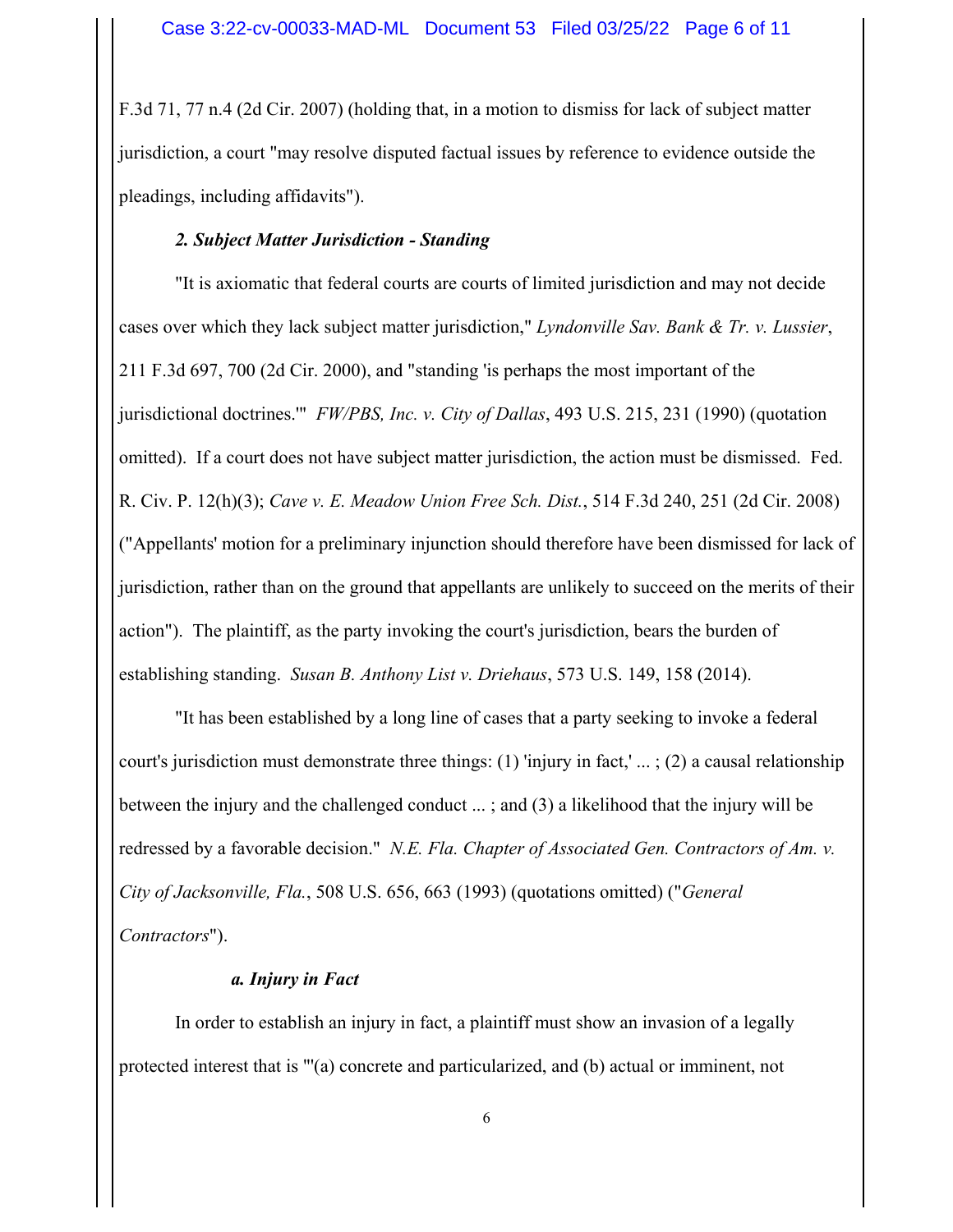conjectural or hypothetical.'" *Id.* "[A] grievance that amounts to nothing more than an abstract and generalized harm to a citizen's interest in the proper application of the law does not count as an 'injury in fact.'" *Carney v. Adams*, 141 S. Ct. 493, 498 (2020). In cases where "the government erects a barrier that makes it more difficult for members of one group to obtain a benefit than it is for members of another group, a member of the former group seeking to challenge the barrier need not allege that he would have obtained the benefit but for the barrier in order to establish standing." *General Contractors*, 508 U.S. at 666. Thus, "[t]he 'injury in fact' in an equal protection case of this variety is the denial of equal treatment resulting from the imposition of the barrier, not the ultimate inability to obtain the benefit." *Id.* (citation omitted). However, a plaintiff must still show that the alleged "harms are 'imminent' or 'certainly impending.'" *MGM Resorts Int'l Glob. Gaming Dev., LLC v. Malloy*, 861 F.3d 40, 46-47 (2d Cir. 2017). In other words, the plaintiff challenging such a barrier must "demonstrate that it is able and ready" to participate in the process "and that a discriminatory policy prevents it from doing so on an equal basis." *General Contractors*, 508 U.S. at 666; *see also Gratz v. Bollinger*, 539 U.S. 244, 262 (2003).

Here, the complaint does not allege any action taken by Plaintiff that supports his claim that he would seek oral antiviral treatment in the event that he contracts COVID-19. Instead, the complaint alleges that Plaintiff "is especially at risk for contracting COVID-19 because he teaches at Cornell University, which recently had a severe outbreak despite its extensive COVID protocols." Dkt. No. 1 at ¶ 14. This is not the type of evidence of intent that the Supreme Court has generally relied on when assessing the standing of a plaintiff challenging an equal protection barrier. In those cases, the plaintiffs met their burden by alleging (or establishing) some affirmative action they had taken that supported their stated intent to participate in the challenged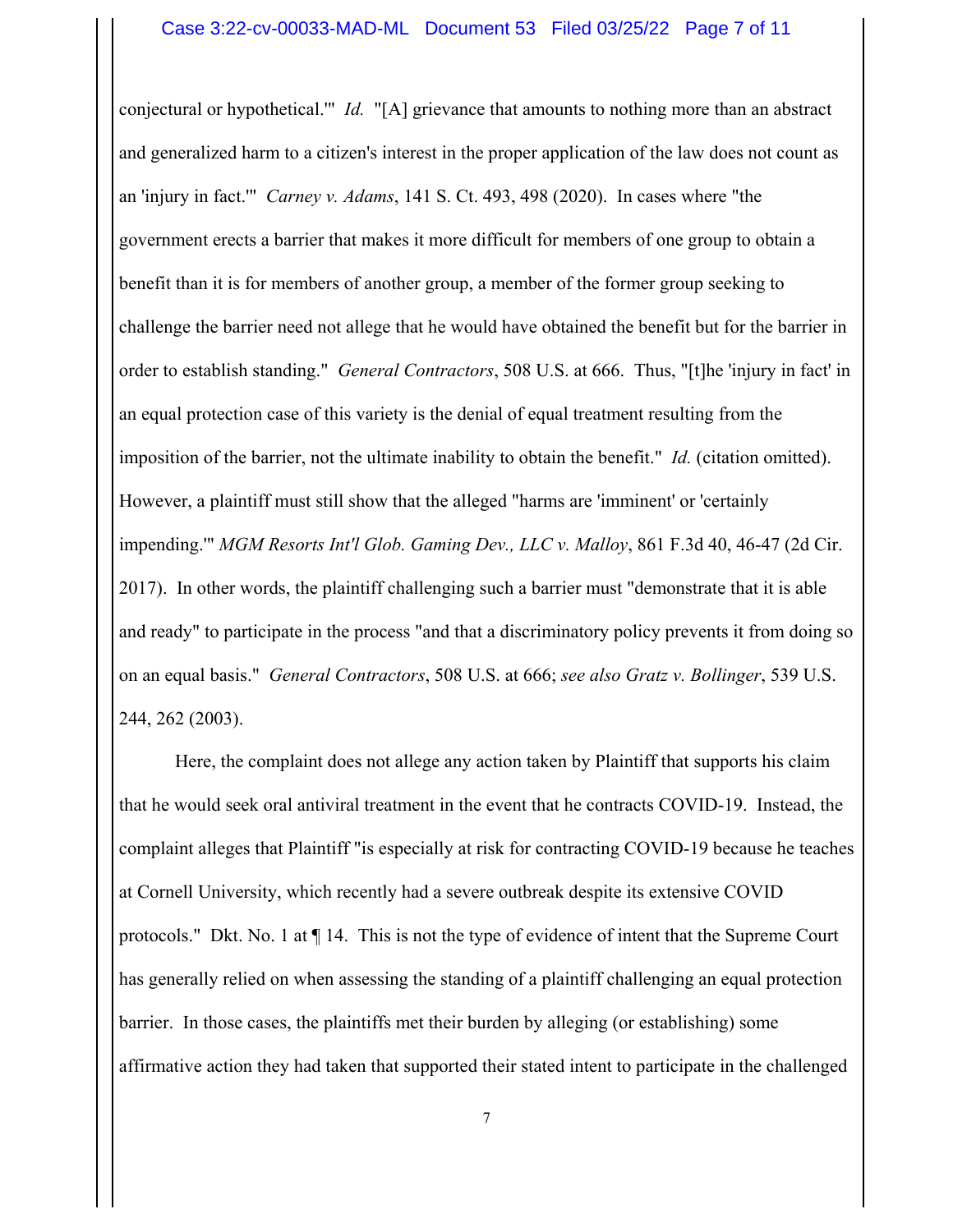process in the future. *See Carney*, 141 S. Ct. At 502-03 (examining prior precedent and concluding that "none of the[] plaintiffs relied on a bare statement of intent alone against the context of a record that shows nothing more than an abstract generalized grievance. Rather, each introduced at least some evidence that, *e.g.*, they had applied in the past, there were regular opportunities available with relevant frequency, and they were 'able and ready' to apply for them"); *see also Davis v. Federal Election Commission*, 554 U.S. 724, 734 (2008); *Gratz*, 539 U.S. at 249-50; *Adarand Constructors, Inc. v. Pena,* 515 U.S. 200, 204 (1995); *General Contractors*, 508 U.S. at 668.

Plaintiff does not argue that he has, in fact, pled such evidence. Rather, Plaintiff argues that the complaint "need only show a 'substantial risk that the harm will occur'" to meet the injury-in-fact requirement. Dkt. No. 47 at 8 (quoting *Driehaus*, 573 U.S. at 158). Plaintiff asserts that he met that burden by alleging that he "will almost certainly contract COVID-19 because 'most people are going to get [COVID-19].'" *Id.* at 9 (quotation omitted). Plaintiff relies on *Baur v. Veneman*, 352 F.3d 625 (2d Cir. 2003), in which the Second Circuit held that exposure to "enhanced risk generally qualifies as sufficient injury to confer standing ... where the plaintiff alleges exposure to potentially harmful products." *Id.* at 634. Even assuming that the enhanced risk rule is applicable to the facts of this case, $2$  the Court finds that Plaintiff's theory of future injury is too speculative and attenuated for Article III standing.

"[E]ven in barrier cases, courts must still inquire into whether the injury is 'imminent' or

<sup>&</sup>lt;sup>2</sup> The Second Circuit limited its holding in *Baur* to "the specific context of food and drug safety suits" where the plaintiff is alleging that they will "expos[ed] to potentially harmful products." *Baur*, 352 F.3d at 634 ("In this case, we need not decide as a matter of law whether enhanced risk generally qualifies as sufficient injury to confer standing, nor do we purport to imply that we would adopt such a broad view"). However, the Second Circuit does seem willing to extend this rule beyond just food and drug safety suits involving harmful products. *See, e.g.*, *United States v. Evseroff*, 528 Fed. Appx. 75, 77 (2d Cir. 2013).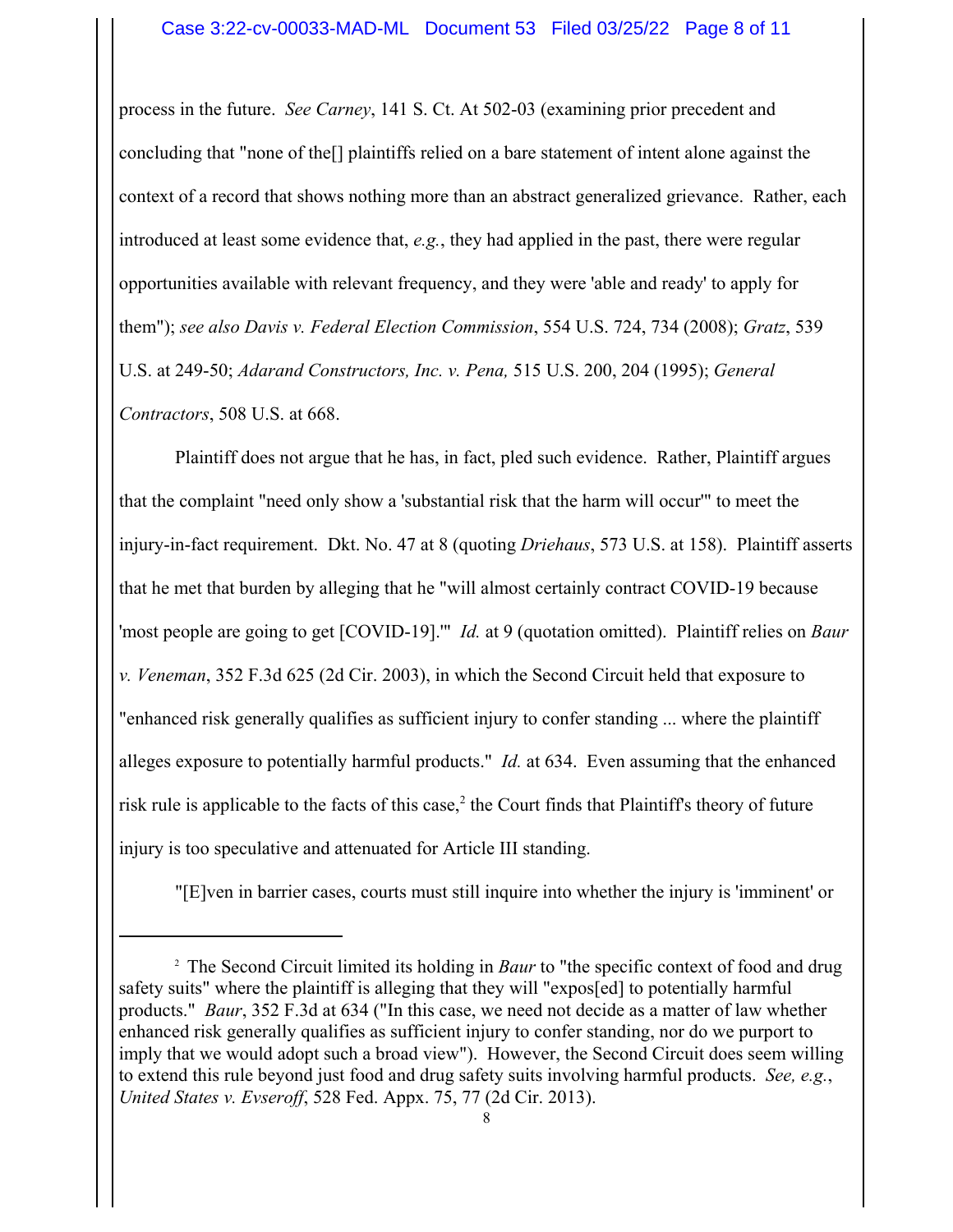'certainly impending.'" *Roberts v. Bassett*, No. 22-CV-710, 2022 WL 785167, \*6 (E.D.N.Y. Mar. 15, 2022) (quoting *Malloy*, 861 F.3d at 46-47). As the Supreme Court made clear in *Clapper v. Amnesty Intern. USA*, 568 U.S. 398 (2013), "'allegations of possible future injury' or even an 'objectively reasonable likelihood' of future injury are insufficient to confer standing." *McMorris v. Carlos Lopez & Associates, LLC*, 995 F.3d 295, 300 (2d Cir. 2021) (quoting *Clapper*, 568 U.S. at 409-10). Rather, the "'threatened injury must be certainly impending to constitute injury in fact." *Clapper*, 568 U.S. at 410 (quotation omitted).<sup>3</sup> The Supreme Court stressed that a "theory of standing, which relies on a highly attenuated chain of possibilities, does not satisfy the requirement that threatened injury must be certainly impending." *Clapper*, 568 U.S. at 410.

Here, Plaintiff's "theory of future injury is too speculative to satisfy the well-established requirement that threatened injury must be 'certainly impending.'" *Id.* In order to trigger Plaintiff's alleged future harm, the following series of events is required occur: (1) Plaintiff must contract COVID-19; (2) Plaintiff must suffer mild to moderate symptoms (as opposed to being asymptomatic or hospitalized due to severe or critical symptoms), *see* Dkt. No. 1-1 at 2; (3) Plaintiff's treating doctor must conclude that use of oral antiviral treatment is clinically appropriate for Plaintiff, *see id.* at 3; and (4) there must be a shortage in oral antiviral treatment supplies at the time of Plaintiff's sickness that makes it impossible to offer the treatment to all eligible patients, *see* Dkt. No. 1-2 at 1. In light of the discretion afforded to doctors in recommending treatment, *see Clapper*, 568 U.S. at 414 (noting the reluctance of courts "to endorse standing theories that require guesswork as to how independent decision makers will

<sup>&</sup>lt;sup>3</sup> Clapper also recognized that, "[i]n some instances, [the Supreme Court has] found standing based on a 'substantial risk' that the harm will occur, which may prompt plaintiffs to reasonably incur costs to mitigate or avoid that harm." 568 U.S. at 414 n.5 (quotation omitted). Plaintiff does not allege that they have incurred any costs to mitigate or avoid the alleged harm.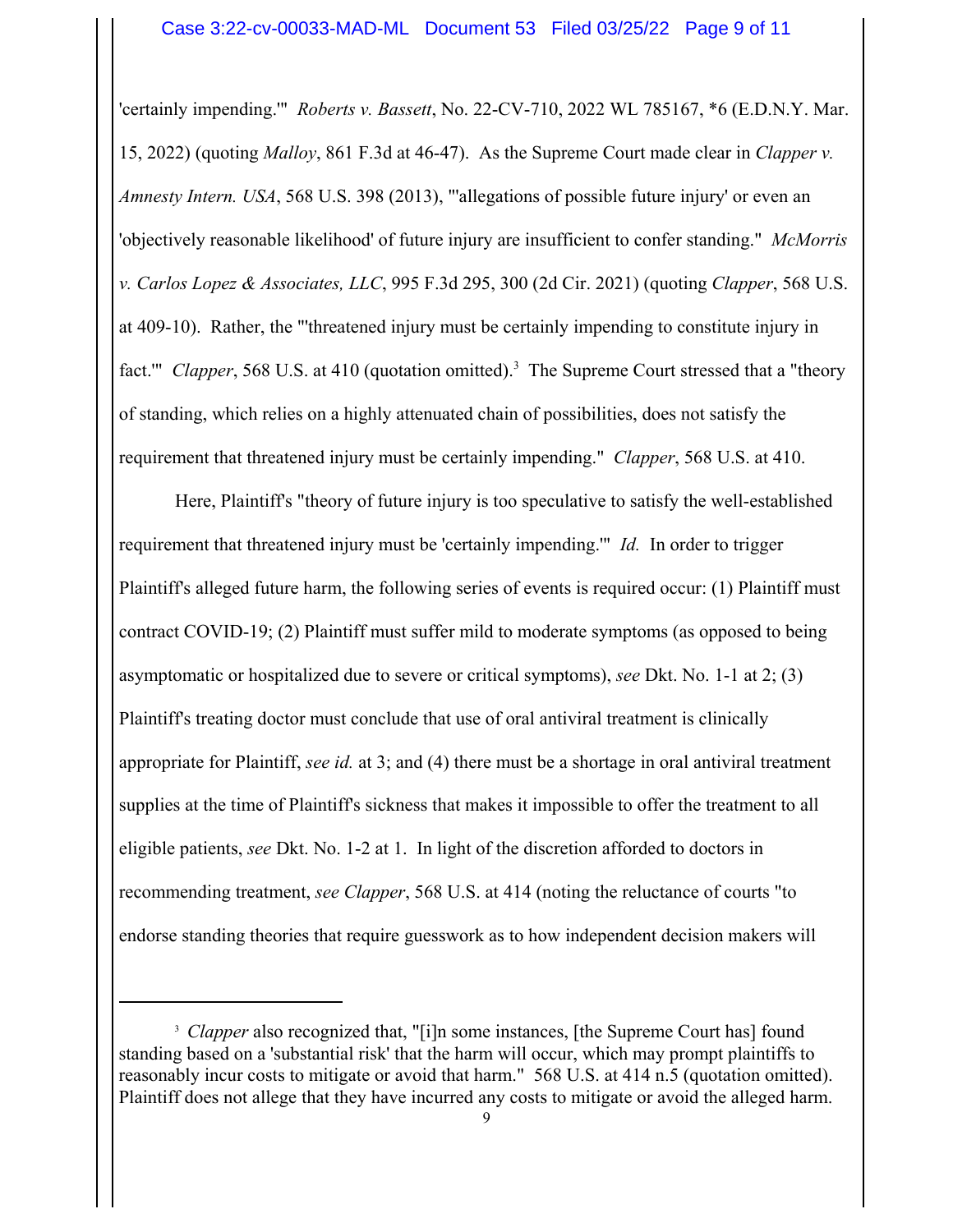exercise their judgment"); *see also Liberian Community Assn. of Connecticut v. Lamont*, 970 F.3d 174, 185 (2d Cir. 2020), and the current lack of any shortage in oral antiviral treatment supplies, the Court concludes that Plaintiff's theory of future injury is far closer to a "speculative chain of possibilities" than "certainly impending."4

Accordingly, Plaintiff cannot satisfy injury in fact requirement of Article III standing and this Court lacks subject matter jurisdiction.

# **IV. CONCLUSION**

After carefully reviewing the entire record in this matter, the parties' submissions and the

applicable law, and for the reasons stated herein, the Court hereby

**ORDERS** that Defendant's cross motion to dismiss (Dkt. No. 42) is **GRANTED**; and the

Court further

**ORDERS** that Plaintiff's motions to certify a class (Dkt. No. 33) and for a preliminary

injunction (Dkt. No. 34) are **DENIED as moot**; and the Court further

**ORDERS** that all claims against Defendant are **DISMISSED without prejudice**; and the

<sup>4</sup> Plaintiff briefly argues that he has suffered emotional and psychological harm because he "has 'a heightened concern when he goes about his daily activities because he knows that he is not automatically eligible for life-saving treatments under the [Guidance] solely because of his race and ethnicity.'" Dkt. No. 47 at 10 (brackets and quotation omitted) (citing *TransUnion LLC v. Ramirez*, 141 S. Ct. 2190, 2211 n.7 (2021) (speculating, in *dicta*, that "a plaintiff's knowledge that he or she is exposed to a risk of future physical ... harm could cause its own current emotional or psychological harm" but taking "no position on whether" such harm "could suffice for Article III purposes")). However, Plaintiff was not "automatically eligible" for oral antiviral treatments before the Guidance was put in place, and people of non-white race or Hispanic/Latino ethnicity did not become "automatically eligible" after its implementation. Everyone—regardless of whether race or ethnicity is considered a risk factor—must still contract COVID-19, have an appropriate level of symptoms, and a doctor must determine oral antivirals are clinically appropriate, before they are eligible for this treatment. Because Plaintiff suffered his alleged emotional harm before the Guidance existed and will continue to suffer it if the Guidance was found unconstitutional, this injury is neither "fairly traceable to the challenged action of the defendant" nor "likely ... [to] be 'redressed by a favorable decision.'" *Lujan*, 504 U.S. at 560-61.